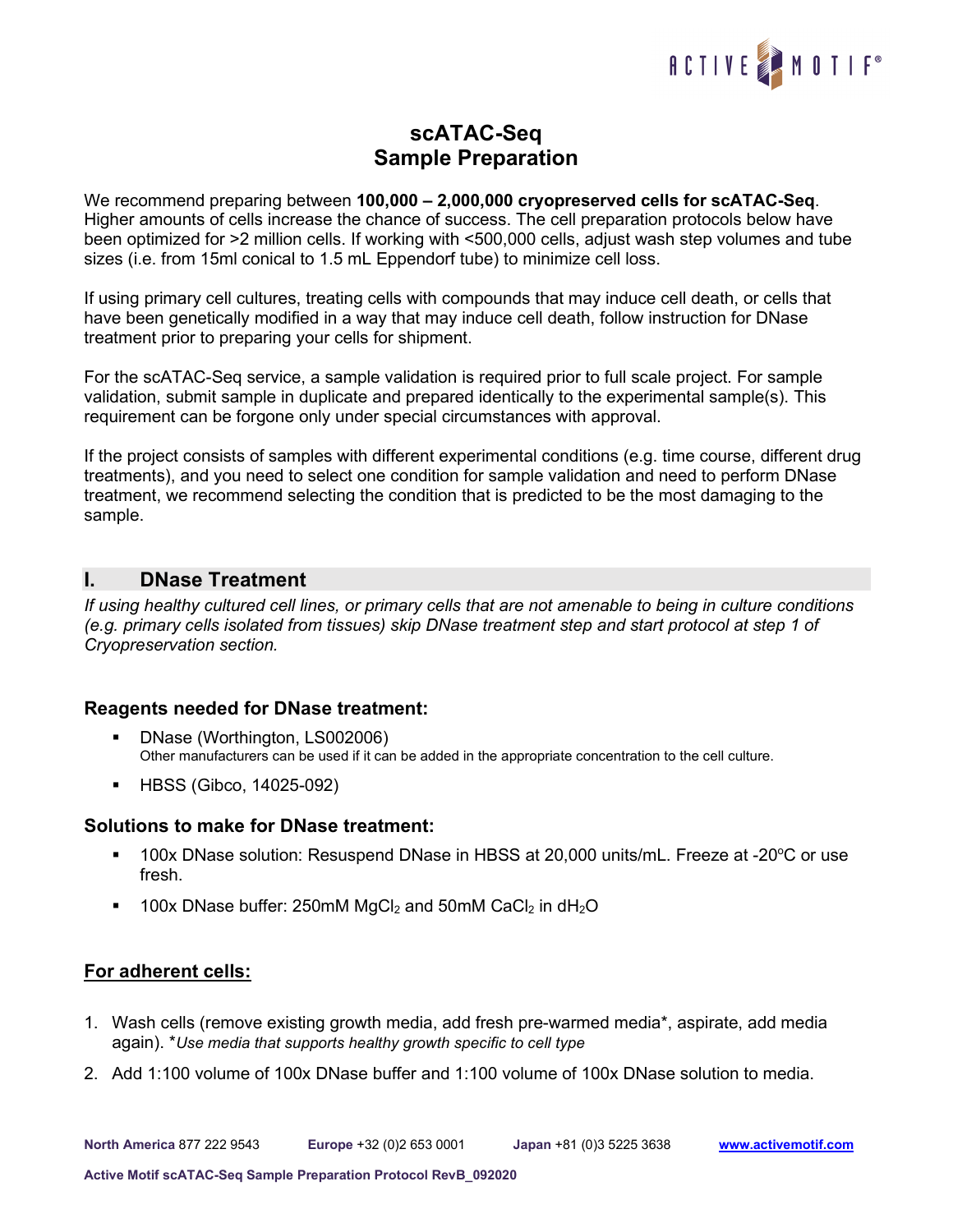

- 3. Incubate at 37°C for 30 minutes in tissue culture incubator.
- 4. Aspirate media, wash with PBS, and detach cells using dissociation method specific to your cell type/line. Following dissociation, transfer cells to a 15mL or 50mL conical tube. Centrifuge at 500 x *g* for 5 minutes at 4°C to pellet the cells, aspirate media, resuspend cell pellet in 5mL§ of ice-cold PBS.

§ *If working in 1.5 mL Eppendorf tubes, adjust wash volume to 500 µL of ice-cold PBS.*

- 5. Quantify cells using hemocytometer or equivalent method to determine volume needed to achieve proper concentration for cryopreservation. Document viability if possible. While quantifying, keep the cells on ice.
- 6. Proceed to Cryopreservation section starting at step 3.

## **For suspension cells:**

- 1. Transfer cells to a 15mL or 50mL conical tube.
- 2. Centrifuge at 500 x *g* for 5 minutes to pellet the cells. Aspirate existing growth media and resuspend in 10 ml of pre-warmed fresh growth media\*. \**Use media that supports healthy growth specific to cell type*
- 3. Add 1:100 volume of 100x DNase buffer and 1:100 volume of 100x DNase solution to media, mix by inverting the tube several times.
- 4. Loosen the lid on the conical tube, return to incubator and incubate at  $37^{\circ}$ C for 30 minutes.
- 5. Centrifuge at 500 x *g* for 5 minutes at 4°C to pellet the cells, aspirate media, resuspend cell pellet in 5mL§ of ice-cold PBS. § *If working in 1.5 mL Eppendorf tubes, adjust wash volume to 500 µL of ice-cold PBS.*
- 6. Quantify cells using hemocytometer or equivalent method to determine volume needed to achieve the proper concentration for cryopreservation. Document viability if possible. While quantifying, keep the cells on ice.
- 7. Cryopreserve cells according to the protocol below starting at step 3.

# **II. Cryopreservation: (if skipping the DNase treatment, start here)**

- 1. Incubate Mr. Frosty or equivalent device at  $4^{\circ}$ C for a minimum of 1-hour prior to use.
- 2. For healthy adherent cells lines, enzymatically detach them using trypsin or another enzyme as needed for your specific cell type. For healthy suspension cells, transfer cells in growth media to a conical tube for pelleting.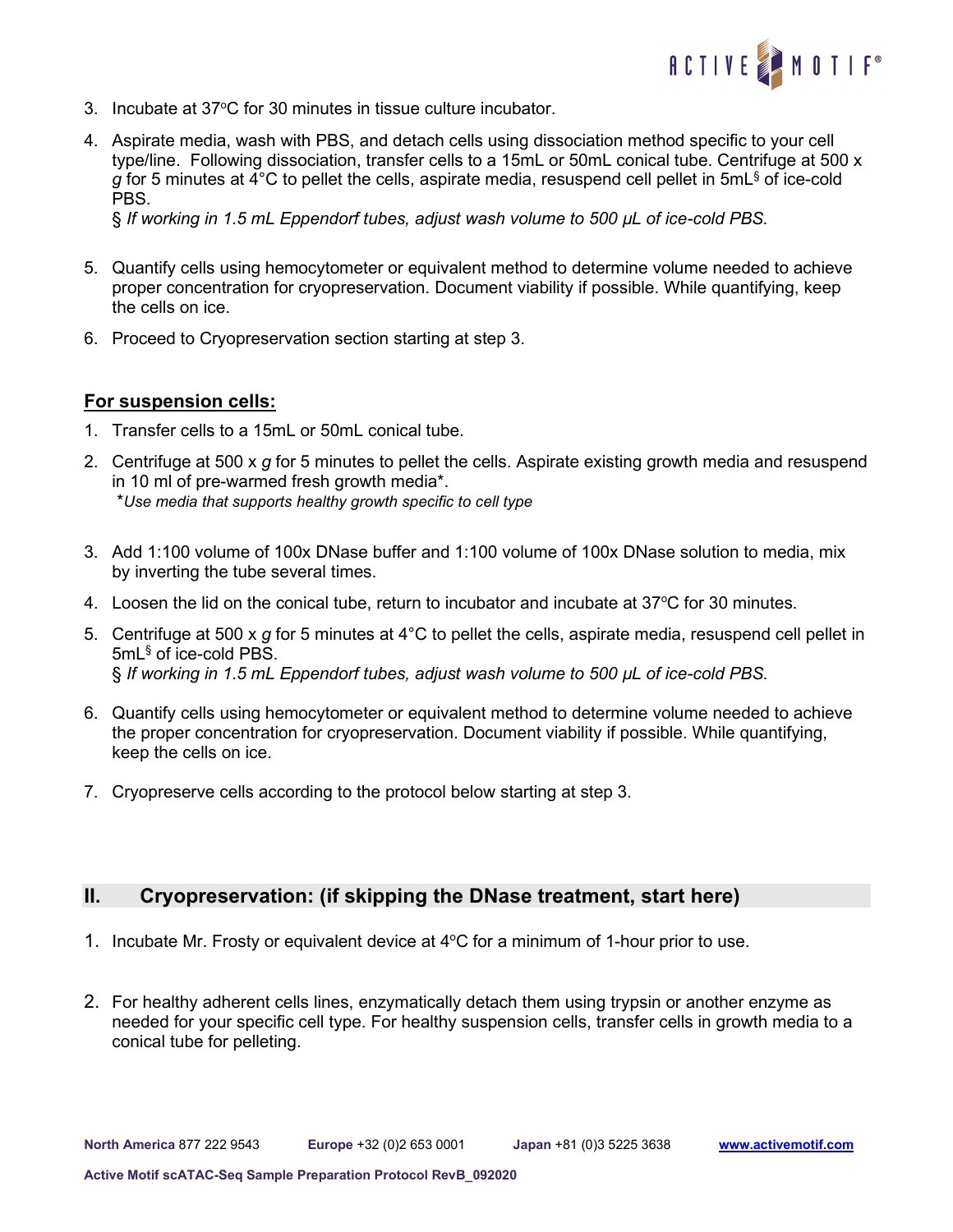

- 3. Centrifuge at 500 x *g* at 4°C to pellet the cells and remove supernatant.
- 4. Resuspend cells in the appropriate volume of ice-cold cryopreservation solution 50% FBS/40% growth media/10% DMSO – to achieve a concentration of 4 million cells/mL. If there are less than 2 million cells total, use 500 µL. Transfer 500 µL to a 1.5 mL Eppendorf tube on ice. **Do not use screw cap or cryotubes that cannot fit into a microcentrifuge.**
- 5. Freeze the cells by transferring the tubes to a pre-chilled Mr. Frosty container or equivalent device, like the one depicted below and place at -80 $^{\circ}$  C.



- 6. If necessary, an alternate approach is to place the tubes upright in a styrofoam container. Close the styrofoam container with the styrofoam top and then place at  $-80^{\circ}$ C.
- 7. Ship cells on dry ice. Fill out Active Motif's **[Sample Submission Form,](https://www.activemotif.com/catalog/1299/single-cell-atac-seq-services#documents)** include a hard copy with your samples and ship according to the instructions on the Sample Submission Form.

### **For Tissues:**

If you are submitting tissues for scATAC-Seq, freeze the tissue according to one of the protocols below. Tissue requirements for scATAC-seq are 20 to 50 mg.

#### Liquid Nitrogen (preferred method)

- 1. Excise the tissue from the animal and place in a microfuge tube.
- 2. Submerge in liquid nitrogen for 2 minutes.
- 3. Store at  $-80$  °C.

#### Dry Ice

- 1. Excise the tissue from the animal and place in a microfuge tube.
- 2. Place tube into a dry ice bath with ethanol for 15 minutes.
- 3. Store at -80 $\,^{\circ}$ C.

# **For Organoids and Very Small Tissues (<10mm3):**